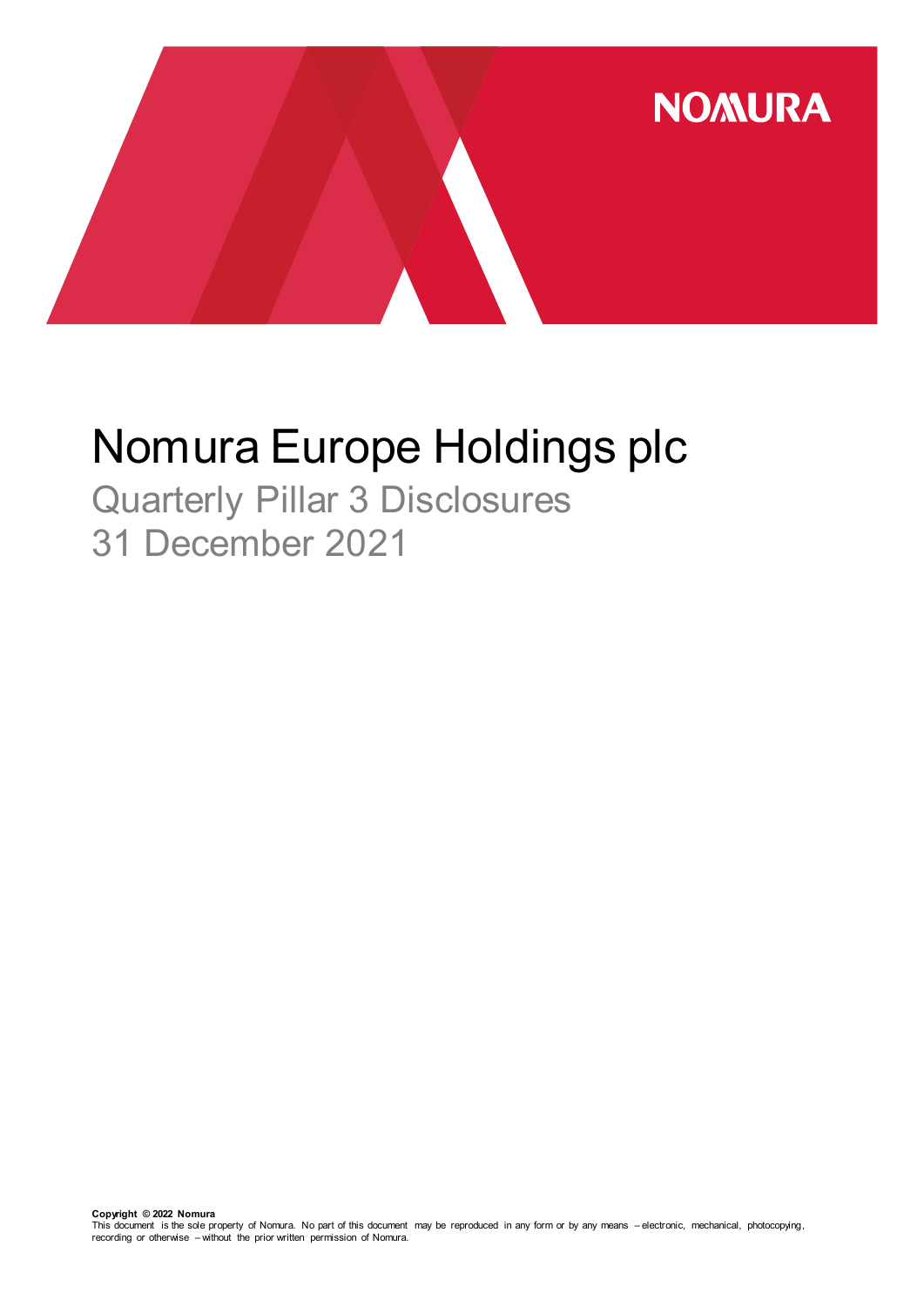## **NOMURA**

### **Table of Contents**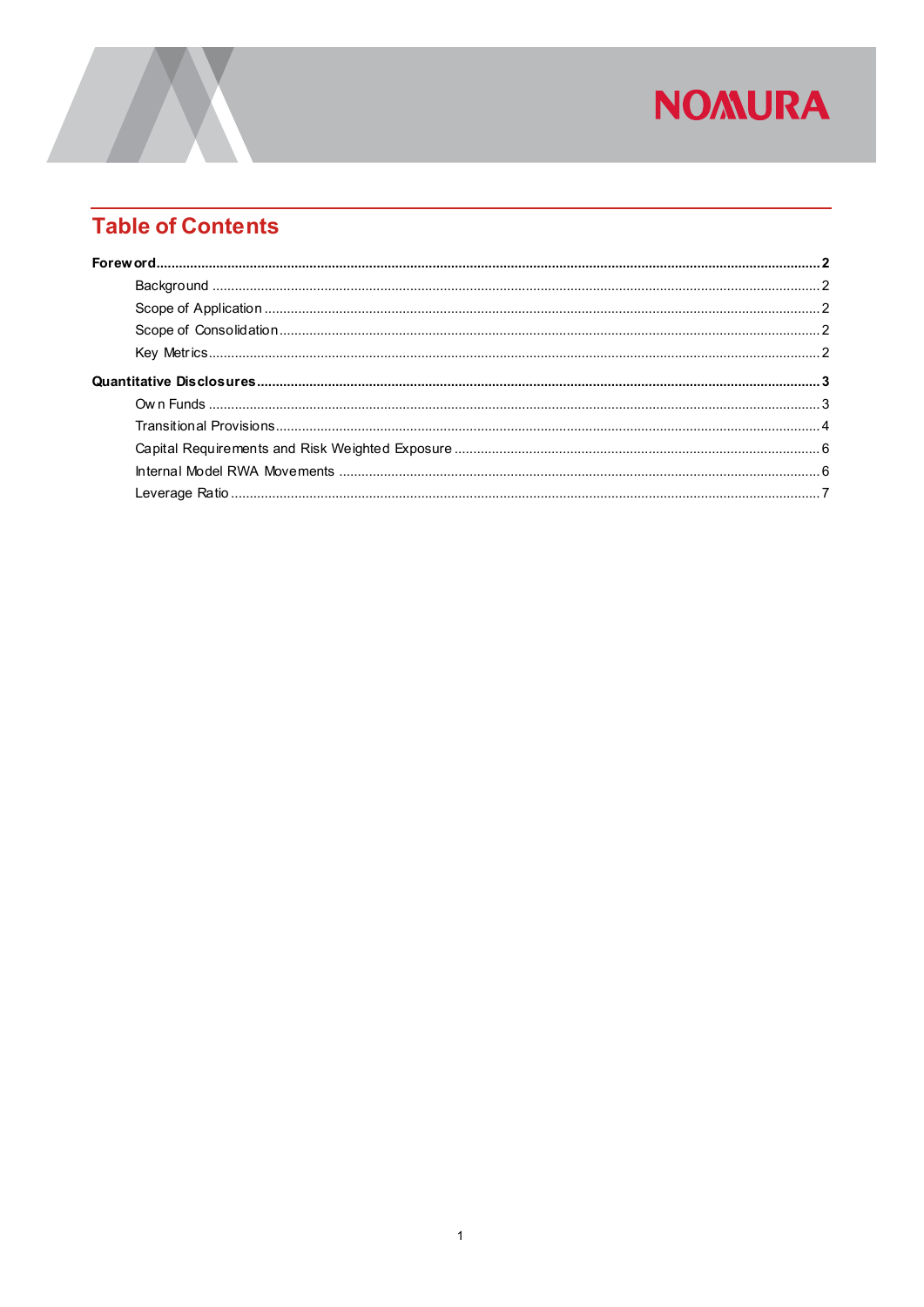## **NOMURA**

### <span id="page-2-0"></span>**Foreword**

#### <span id="page-2-1"></span>**Background**

The Nomura Europe Holdings plc Group ("the Group") is authorised by the Prudential Regulation Authority ("PRA") and regulated by the Financial Conduct Authority ("FCA") and the PRA. The regulatory consolidation is produced in accordance with the requirements established under the Capital Requirements Directive ("CRD") and the Capital Requirements Regulation ("CRR"), collectively referred to hereinafter as "CRD<br>IV", which came into effect on 1<sup>st</sup> January 2014.

#### <span id="page-2-2"></span>**Scope of Application**

This document presents the consolidatedPillar 3 disclosures as at 31<sup>st</sup> December 2021 for the Group as well as disclosures covering three material subsidiaries where required, Nomura International Plc ("NIP"), Nomura Bank International Plc ("NBI") and Nomura Financial Products Europe GmbH ("NFPE")

The Group, NIP and NBI are regulated by the PRA and FCA whereas NFPE is regulated by the BaFin.

NIP contributesover 94% of the Group's capital requirement and its risk management policies and procedures are consistent with the Group. Significant subsidiary disclosures have been made for NIP as applicable.

NBI is a United Kingdom ("UK") regulated bank but its Risk Weighted Assets ("RWA") are immaterial to the Group. Therefore NBI disclosures have been made for article 437 (Own Funds) with no other disclosures relevant to significant subsidiary requirements.

NFPE's RWA's are also immaterial to the Group. Therefore NFPE disclosures have also been made for article 437 (Own Funds) with no other disclosures relevant to significant subsidiary requirements.

Other regulated subsidiaries included in theGroup consolidation figures are Nomura Bank Luxembourg S.A. ("NBL"), Banque Nomura France S.A. ("BNF"), Nomura Alternative Investment Management France S.A.S ("NAIME") and Nomura Bank Switzerland Ltd ("NBS").

Certain subsidiaries are subject to local Pillar 3 Regulatory requirements. However, owing to their inclusion and small size within the Group, separate quarterly disclosures have not been made for NBL, BNF, NAIME or NBS.

#### <span id="page-2-3"></span>**Scope of Consolidation**

The Group's regulatory consolidation includes UK and non-UK regulated entities; Article 6 of the CRR provides guidance on capital calculations and consolidation of subsidiary undertakings. The regulatory consolidation excludes certain special purpose entities which are included in the accounting consolidation under UK GAAP. A small number of entities included in the accounting consolidation are also excluded from the regulatory consolidation on the basis of their immaterial balance sheet size. There is no material impact on the regulatory capital position of the Group due to the exclusion of these entities

All companies within the Group are limited by ordinary shares. Apart from the requirements to hold regulatory capital, subject to regulatory approval by the relevant local authority, there is no practical or legal impediment to the prompt transfer of capital between entities within the Group. The Group is a 100% owned subsidiary of Nomura Holdings Inc. ("NHI") (incorporated in Japan), the ultimate parent of the Group. NHI publishes separate Pillar III disclosures [\(NHI Pillar 3\)](https://www.nomuraholdings.com/investor/summary/highlight/ratio.html). NHI, together with the Group and NHI's other subsidiary undertakings, form the "Nomura Group".

With effect from April 2015, the Group applied the UK Companies Act 2006 exemption from producing statutory group accounts. The exemption applies to a UK parent company where certain conditions are met. Specifically this includes where the UK parent and all of its subsidiaries are included in group accounts of a larger non-European Economic Area ("EEA") group prepared in accordance with accounting standards which are equivalent to EU-adopted IFRS. Statutory consolidated accounts for the Group are therefore not to be published.

#### <span id="page-2-4"></span>**Key Metrics**

|                                          | The Group |
|------------------------------------------|-----------|
| Capital (\$m)                            |           |
| <b>Tier 1 Capital</b>                    | 5,568     |
| <b>Tier 2 Capital</b>                    | 2,160     |
| Capital Requirements (\$m)               |           |
| <b>Total RWA</b>                         | 30,953    |
| Total Capital Requirement <sup>(1)</sup> | 3,876     |
| Capital Ratios (%)                       |           |
| Tier $1^{(2)}$                           | 17.99%    |
| Leverage Ratio                           |           |
| Total Leverage Ratio Exposure (\$m)      | 156,272   |
| Leverage Ratio (%)                       | 3.56%     |

*1. Pillar 1 + Pillar 2a requirements*

*2. Tier 1 Capital / Total RWA*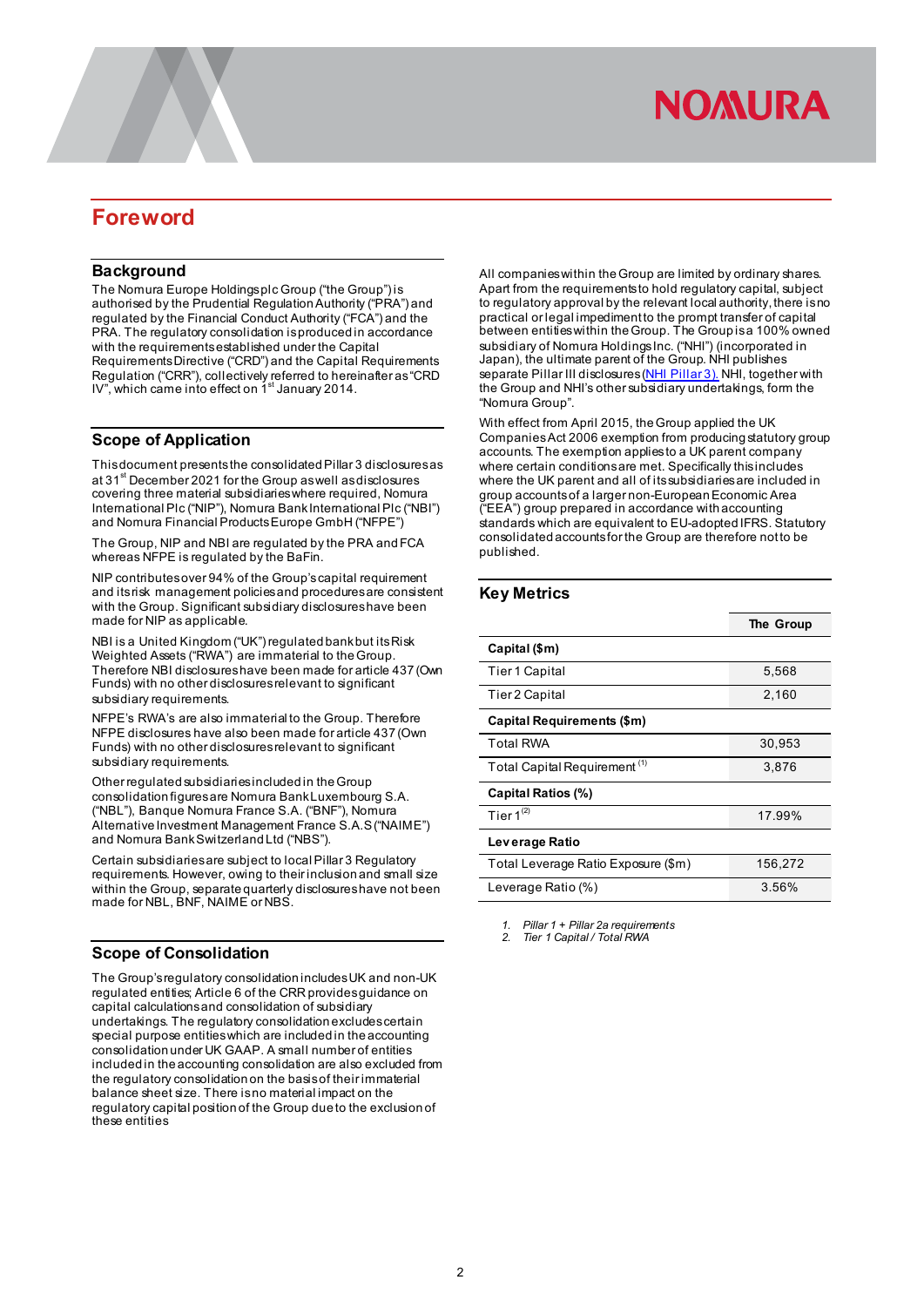### <span id="page-3-0"></span>**Quantitative Disclosures**

#### <span id="page-3-1"></span>**Own Funds**

*CRR Articles 437 and 492* 

The Group, NIP, NBI and NFPE Own Funds:

|                    |                                                               | <b>Dec-21</b> |            |            |               |
|--------------------|---------------------------------------------------------------|---------------|------------|------------|---------------|
| ITS <sup>(1)</sup> | \$m\$                                                         | The Group     | <b>NIP</b> | <b>NBI</b> | $N$ FPE $(6)$ |
| 6                  | Common Equity Tier 1 ("CET1") before regulatory adjustments   | 5,704         | 5,326      | 174        | 682           |
| 28                 | Total Regulatory Adjustments to Common Equity Tier 1 $^{(2)}$ | (136)         | (186)      | 93         | (4)           |
| 45                 | <b>Tier 1 Capital</b>                                         | 5,568         | 5,140      | 267        | 678           |
| 46                 | <b>Tier 2 Capital</b>                                         | 2,160         | 1,260      |            | 210           |
| 59                 | <b>Total Capital</b>                                          | 7,728         | 6,400      | 267        | 888           |
| 62                 | Tier 1 Ratio <sup>(3)</sup>                                   | 17.99%        | 17.68%     | 327.19%    | 31.03%        |
| 63                 | Total Capital as a percentage of total risk exposure amounts  | 24.97%        | 22.01%     | 327.19%    | 40.61%        |
| 64                 | Institution specific buffer requirement <sup>(4)</sup>        | 2.56%         | 2.56%      | 2.50%      | 2.55%         |
| 65                 | of which: Capital conservation buffer requirement             | 2.50%         | 2.50%      | 2.50%      | 2.50%         |
| 66                 | of which: Countercyclical capital buffer requirement          | 0.06%         | 0.06%      | $0.00\%$   | 0.05%         |
| 68                 | Common Equity Tier 1 available to meet buffers <sup>(5)</sup> | 8.60%         | 7.93%      | 319.19%    | 22.03%        |

**NOMURA** 

*1. Implementing Technical Standards Regulations (EU) no. 1423/2013*

*2. Regulatory adjustments per CRR article 33 (1) (b), (c), article 36 (1) (c), article 105 and intangible asset deductions per article 37*

3. Tier 1 capital ratio is equal to the CET1 ratio<br>4. Institution specific buffer requirement: capital conservation buffer plus countercyclical capital buffer requirements expressed as a percentage<br>5. Common Equity

*instruments*

*6. NFPE reports in Euros and was converted to dollars at a rate of 0.8835*

No restrictions have been applied to the calculation of Common Equity Tier 1 or the prudential filters to Common Equity Tier 1 ("CET1"). The Group is applying transitional provisions of IFRS 9 to Own Funds.

Tier 1 Capital consists of share capital and reserves.

Tier 2 Capital consists of subordinated debt.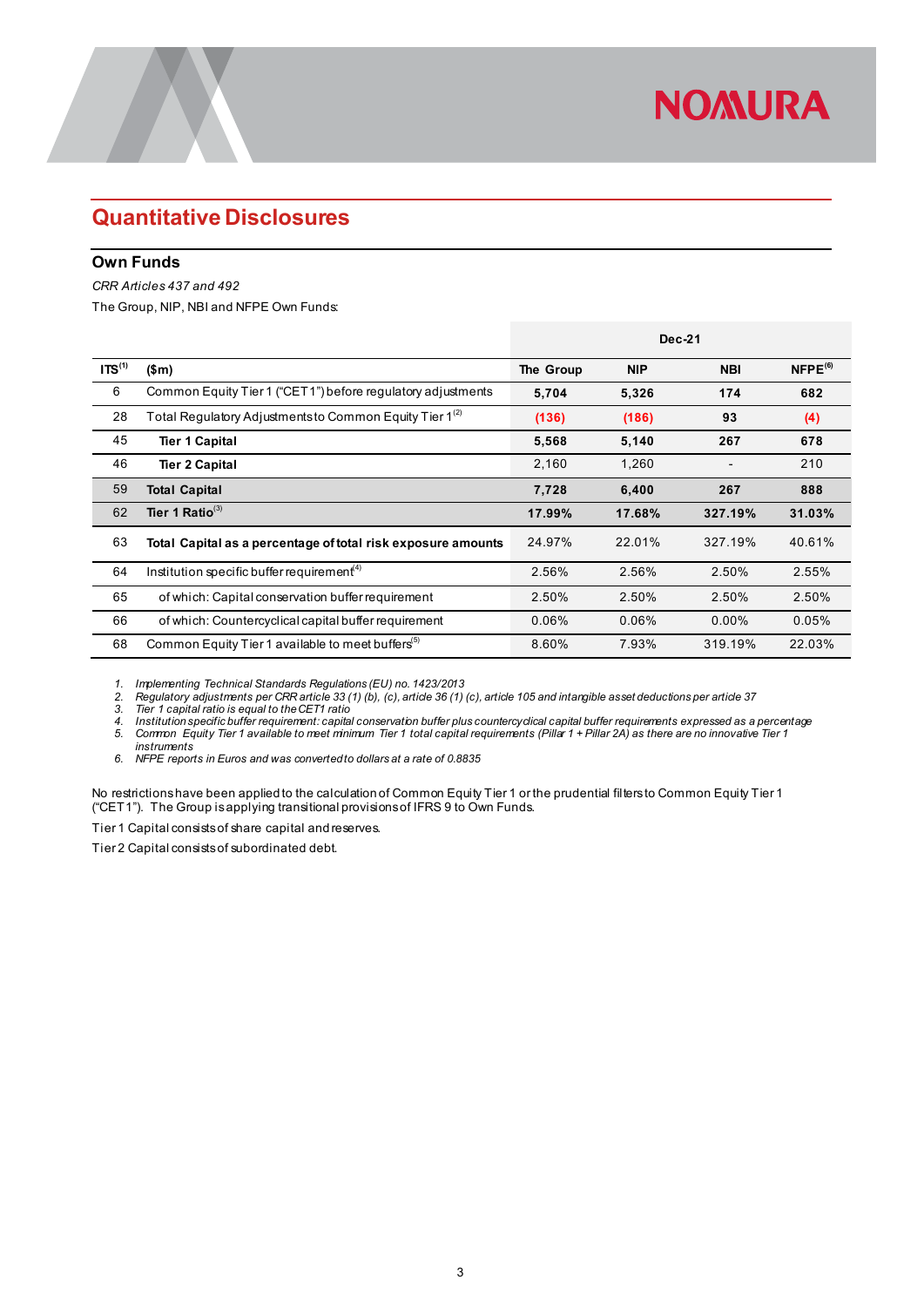

#### <span id="page-4-0"></span>**Transitional Provisions**

#### *CRR Article 473a*

Following adoption of IFRS 9 on 1 April 2018 the Group now applies the Expected Credit Loss ("ECL") model which replaces the incurred loss model under IAS 39. The table provides a comparison of own funds, capital and leverage ratios with and without the application of transitional arrangements for IFRS 9.

CRR article 473a ECL transitional relief has been extended to provide additional ECL relief following COVID-19. The relief permits the Group to add back to its own funds 100% of any increases in ECL arising from 1 January 2020 (deemed to be as a result of COVID-19) with the relief factor reducing to 25% by 2025. Prior to January 2020, the ECL relief factor currently stands at 50% which will phase out to 25% by 2023.

|                                                                                                                                      | The Group     |         |          |          |               |
|--------------------------------------------------------------------------------------------------------------------------------------|---------------|---------|----------|----------|---------------|
| $$$ (m)                                                                                                                              | <b>Dec-21</b> | Sep-21  | $Jun-21$ | $Mar-21$ | <b>Dec-20</b> |
| <b>Available Capital</b>                                                                                                             |               |         |          |          |               |
| Common Equity Tier 1 (CET1) capital                                                                                                  | 5,568         | 5,630   | 5,708    | 5,710    | 5,374         |
| Common Equity Tier 1 (CET1) capital as if IFRS 9 ECL<br>transitional arrangementshad not been applied                                | 5,566         | 5,629   | 5,705    | 5,707    | 5,370         |
| Tier 1 capital                                                                                                                       | 5,568         | 5,630   | 5,708    | 5,710    | 5,374         |
| Tier 1 capital asif IFRS 9 ECL transitional arrangementshad<br>not been applied                                                      | 5,566         | 5,629   | 5,705    | 5,707    | 5,370         |
| Total capital                                                                                                                        | 7,728         | 7,790   | 7,868    | 7,870    | 7,534         |
| Total capital as if IFRS 9 ECL transitional arrangementshad<br>not been applied                                                      | 7,726         | 7,789   | 7,865    | 7,867    | 7,530         |
| <b>Risk Weighted Assets</b>                                                                                                          |               |         |          |          |               |
| Total risk-weighted assets                                                                                                           | 30,953        | 33,976  | 33,544   | 33,291   | 33,853        |
| <b>Capital Ratios</b>                                                                                                                |               |         |          |          |               |
| Common Equity Tier 1 (as a percentage of risk exposure<br>amount)                                                                    | 17.99%        | 16.57%  | 17.02%   | 17.15%   | 15.87%        |
| Common Equity Tier 1 (as a percentage of risk exposure<br>amount) as if IFRS 9 ECL transitional arrangements had not<br>been applied | 17.98%        | 16.57%  | 17.01%   | 17.14%   | 15.86%        |
| Tier 1 (as a percentage of risk exposure amount)                                                                                     | 17.99%        | 16.57%  | 17.02%   | 17.15%   | 15.87%        |
| Tier 1 (as a percentage of risk exposure amount) as if IFRS 9<br>ECL transitional arrangementshad not been applied                   | 17.98%        | 16.57%  | 17.01%   | 17.14%   | 15.86%        |
| Total capital (as a percentage of riskexposure amount)                                                                               | 24.97%        | 22.93%  | 23.45%   | 23.64%   | 22.25%        |
| Total capital (as a percentage of riskexposure amount) as if<br>IFRS 9 ECL transitional arrangementshad not been applied             | 24.96%        | 22.92%  | 23.45%   | 23.63%   | 22.24%        |
| Leverage Ratio                                                                                                                       |               |         |          |          |               |
| Leverage ratio total exposure measure                                                                                                | 156,272       | 164,931 | 161,959  | 154,099  | 168,800       |
| Leverage ratio                                                                                                                       | 3.56%         | 3.41%   | 3.52%    | 3.71%    | 3.18%         |
| Leverage ratio asif IFRS 9 ECL transitional arrangementshad<br>not been applied                                                      | 3.56%         | 3.41%   | 3.52%    | 3.70%    | 3.18%         |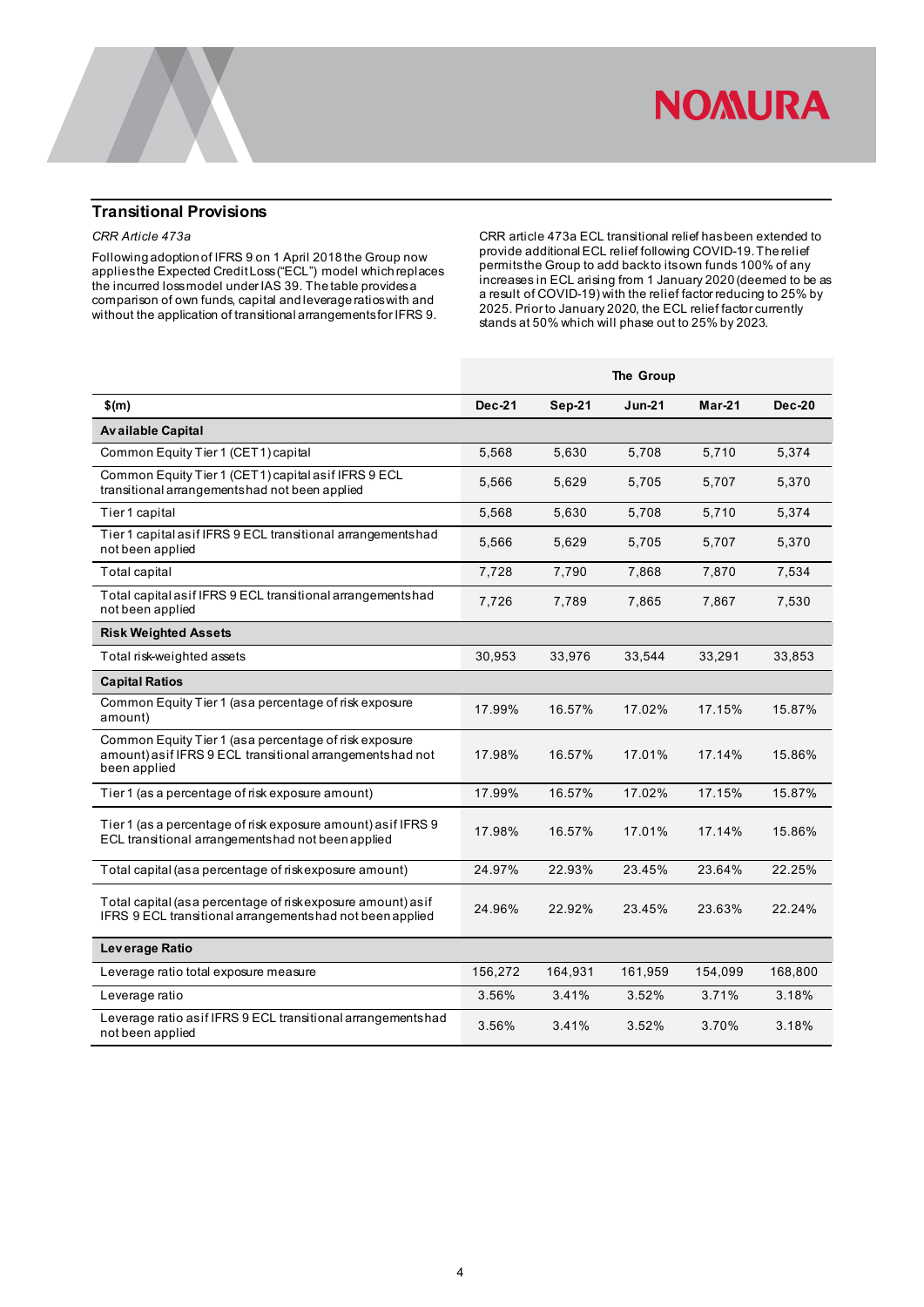

|                                                                                                                                      |               |               | <b>NIP</b>    |          |          |
|--------------------------------------------------------------------------------------------------------------------------------------|---------------|---------------|---------------|----------|----------|
| $$$ (m)                                                                                                                              | <b>Dec-21</b> | <b>Sep-21</b> | <b>Jun-21</b> | $Mar-21$ | $Dec-20$ |
| <b>Available Capital</b>                                                                                                             |               |               |               |          |          |
| Common Equity Tier 1 (CET1) capital                                                                                                  | 5,140         | 5,222         | 5,324         | 5,349    | 5,067    |
| Common Equity Tier 1 (CET1) capital as if IFRS 9 ECL<br>transitional arrangements had not been applied                               | 5,138         | 5,220         | 5,321         | 5,345    | 5,063    |
| Tier 1 capital                                                                                                                       | 5,140         | 5,222         | 5,324         | 5,349    | 5,067    |
| Tier 1 capital as if IFRS 9 ECL transitional arrangementshad<br>not been applied                                                     | 5,138         | 5,220         | 5,321         | 5,345    | 5,063    |
| Total capital                                                                                                                        | 6,400         | 6,482         | 6,584         | 6,609    | 6,327    |
| Total capital as if IFRS 9 ECL transitional arrangementshad<br>not been applied                                                      | 6,398         | 6,480         | 6,581         | 6,605    | 6,323    |
| <b>Risk Weighted Assets</b>                                                                                                          |               |               |               |          |          |
| Total risk-weighted assets                                                                                                           | 29,073        | 32,321        | 32,469        | 31,686   | 32,840   |
| <b>Capital Ratios</b>                                                                                                                |               |               |               |          |          |
| Common Equity Tier 1 (as a percentage of risk exposure<br>amount)                                                                    | 17.68%        | 16.16%        | 16.40%        | 16.88%   | 15.43%   |
| Common Equity Tier 1 (as a percentage of risk exposure<br>amount) as if IFRS 9 ECL transitional arrangements had not<br>been applied | 17.67%        | 16.15%        | 16.39%        | 16.87%   | 15.42%   |
| Tier 1 (as a percentage of risk exposure amount)                                                                                     | 17.68%        | 16.16%        | 16.40%        | 16.88%   | 15.43%   |
| Tier 1 (as a percentage of risk exposure amount) as if IFRS 9<br>ECL transitional arrangementshad not been applied                   | 17.67%        | 16.15%        | 16.39%        | 16.87%   | 15.42%   |
| Total capital (as a percentage of riskexposure amount)                                                                               | 22.01%        | 20.06%        | 20.28%        | 20.86%   | 19.27%   |
| Total capital (as a percentage of riskexposure amount) as if<br>IFRS 9 ECL transitional arrangements had not been applied            | 22.01%        | 20.05%        | 20.27%        | 20.84%   | 19.25%   |
| Leverage Ratio                                                                                                                       |               |               |               |          |          |
| Leverage ratio total exposure measure                                                                                                | 146,467       | 156,018       | 154,523       | 148,038  | 164,248  |
| Leverage ratio                                                                                                                       | 3.51%         | 3.35%         | 3.45%         | 3.61%    | 3.08%    |
| Leverage ratio as if IFRS 9 ECL transitional arrangementshad<br>not been applied                                                     | 3.51%         | 3.35%         | 3.44%         | 3.61%    | 3.08%    |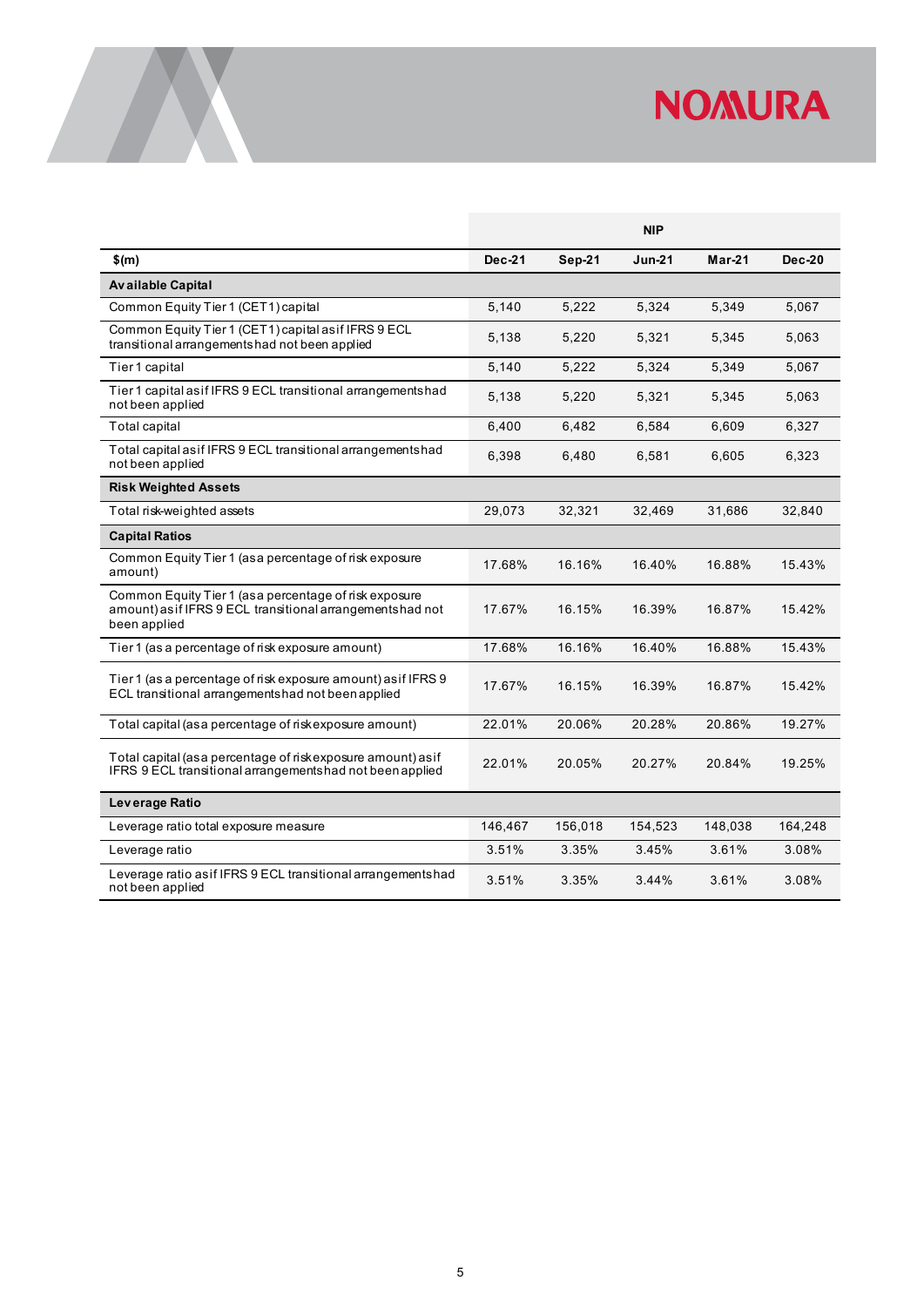

#### <span id="page-6-0"></span>**Capital Requirements and Risk Weighted Exposure**

*CRR Article 438 (c), (e) and (f)*

The Group and NIP RWA and capital requirements:

|                                                             |            | The Group                  | <b>NIP</b> |                            |
|-------------------------------------------------------------|------------|----------------------------|------------|----------------------------|
| As at Dec-21                                                | <b>RWA</b> | <b>Minimum</b>             | <b>RWA</b> | <b>Minimum</b>             |
| \$m                                                         |            | Requirement <sup>(1)</sup> |            | Requirement <sup>(1)</sup> |
| Total market risk capital requirement                       | 6.364      | 509                        | 6,016      | 481                        |
| Total counterparty risk and credit risk capital requirement | 19.004     | 1.521                      | 17.784     | 1.423                      |
| Total settlement riskcapital requirement                    | 143        | 11                         | 146        | 12                         |
| Total operational risk capital requirement                  | 3.217      | 257                        | 3.040      | 243                        |
| Total credit valuation adjustment capital requirement       | 2.225      | 178                        | 2.087      | 167                        |
| Total large exposure riskcapital requirement                |            |                            |            |                            |
| <b>Total</b>                                                | 30,953     | 2.476                      | 29,073     | 2,326                      |

*1. The minimum capital requirement refers to the Pillar 1 capital requirement.*

#### <span id="page-6-1"></span>**Internal Model RWA Movements**

The below table shows how the RWAs under the Internal Model Method ("IMM") have moved between 30<sup>th</sup> September 2021 and 31st December 2021. Movement in NIP is materially in line with the Group.

#### **IMM**

|                                  | The Group          |                                              |  |  |
|----------------------------------|--------------------|----------------------------------------------|--|--|
| \$m                              | <b>RWA amounts</b> | <b>Minimum</b><br>Requirement <sup>(1)</sup> |  |  |
| RWA as at Sep-21                 | 9,536              | 763                                          |  |  |
| Asset size                       | (847)              | (68)                                         |  |  |
| Model updates (IMM only)         | (33)               | (3)                                          |  |  |
| Credit quality of counterparties | 12                 |                                              |  |  |
| <b>RWA as at Dec-21</b>          | 8,668              | 693                                          |  |  |

*1. The minimum capital requirement refers to the Pillar 1 capital requirement.*

Change in RWA is predominantly due to changes in the composition of the portfolio during the quarter.

#### **IMA**

The below table shows a breakdown of the changes in IMA market risk RWA between  $30^{\text{th}}$  September 2021 and 31<sup>st</sup> December 2021

|                        | The Group  |             |            |                               |       |                  |                                        |
|------------------------|------------|-------------|------------|-------------------------------|-------|------------------|----------------------------------------|
| \$m\$                  | <b>VaR</b> | <b>SVaR</b> | <b>IRC</b> | Comprehensive<br>risk measure | Other | <b>Total RWA</b> | Capital<br>Requirements <sup>(1)</sup> |
| RWA at Sep-21          | 530        | 1.136       | 227        | 0                             | 2,655 | 4.549            | 364                                    |
| Movement in risklevels | (71)       | 169         | 9          | 0                             | (154) | (47)             | (4)                                    |
| Model updates/changes  | (55)       | 96          | 13         |                               |       | 53               | 4                                      |
| <b>RWA at Dec-21</b>   | 404        | 1,401       | 249        | $\bf{0}$                      | 2,501 | 4,555            | 364                                    |